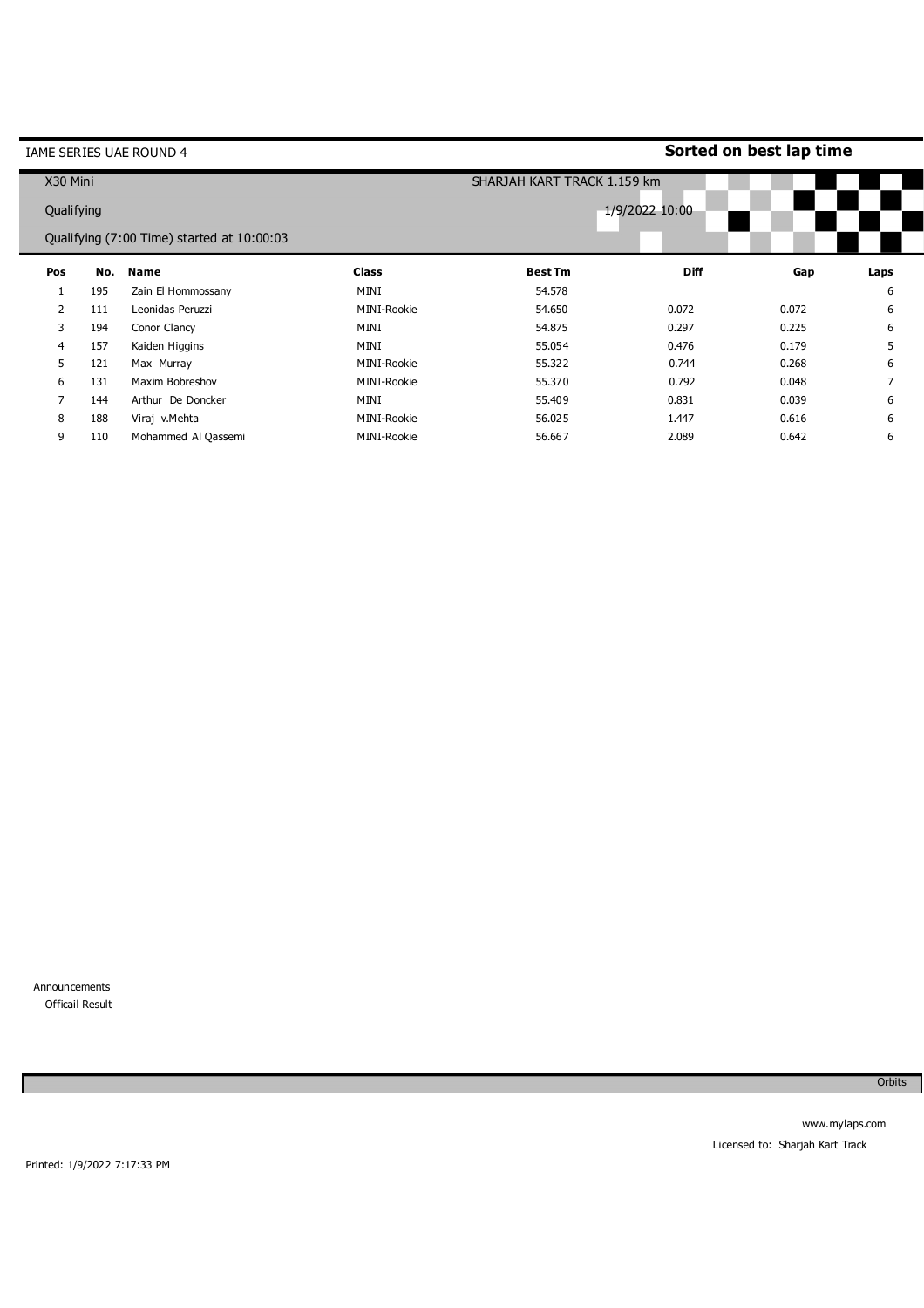| IAME SERIES UAE ROUND 4           |     |                     |              | Sorted on best lap time     |             |       |      |  |  |
|-----------------------------------|-----|---------------------|--------------|-----------------------------|-------------|-------|------|--|--|
| X30 Mini                          |     |                     |              | SHARJAH KART TRACK 1.159 km |             |       |      |  |  |
| Heat                              |     |                     |              | 1/9/2022 11:00              |             |       |      |  |  |
| Race (9 Laps) started at 11:02:39 |     |                     |              |                             |             |       |      |  |  |
| Pos                               | No. | <b>Name</b>         | <b>Class</b> | <b>Best Tm</b>              | <b>Diff</b> | Gap   | Laps |  |  |
|                                   | 194 | Conor Clancy        | MINI         | 54.286                      |             |       | 9    |  |  |
| $\overline{2}$                    | 195 | Zain El Hommossany  | MINI         | 54.289                      | 0.003       | 0.003 | 9    |  |  |
| 3                                 | 157 | Kaiden Higgins      | MINI         | 54.382                      | 0.096       | 0.093 | 9    |  |  |
| 4                                 | 131 | Maxim Bobreshov     | MINI-Rookie  | 54.463                      | 0.177       | 0.081 | 9    |  |  |
| 5.                                | 188 | Viraj v.Mehta       | MINI-Rookie  | 54.879                      | 0.593       | 0.416 | 9    |  |  |
| 6                                 | 110 | Mohammed Al Qassemi | MINI-Rookie  | 54.882                      | 0.596       | 0.003 | 9    |  |  |
| 7                                 | 144 | Arthur De Doncker   | MINI         | 55.031                      | 0.745       | 0.149 | 9    |  |  |
| 8                                 | 121 | Max Murray          | MINI-Rookie  | 55.148                      | 0.862       | 0.117 | 9    |  |  |
|                                   |     |                     |              |                             |             |       |      |  |  |

Not classified

DNS 111 Leonidas Peruzzi MINI-Rookie

Announcements Official Result Kart#121 (10 sec penalty) for overtaking after red formation line

Orbits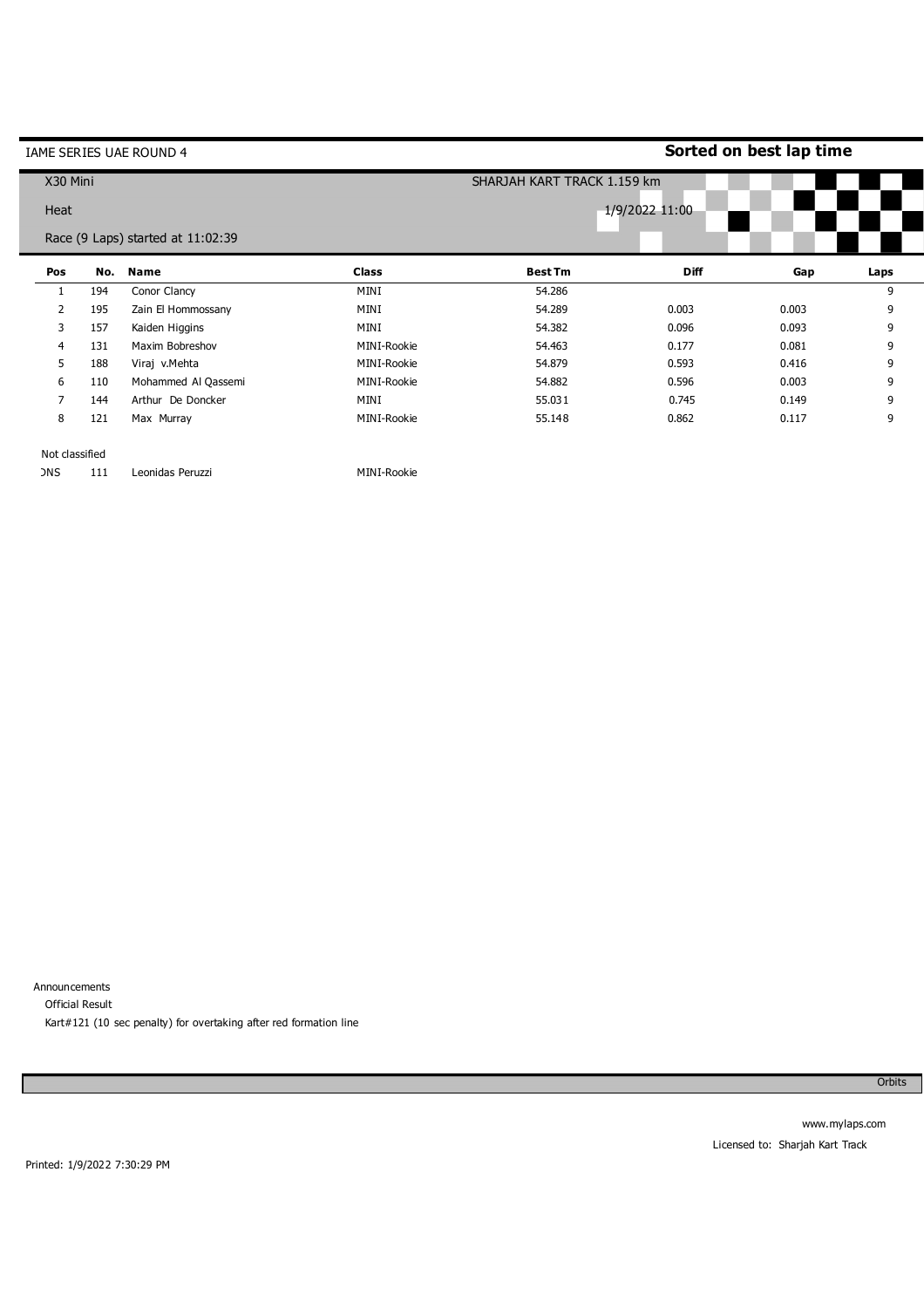| IAME SERIES UAE ROUND 4 |     |                                    |              |                             |                |             | <b>Sorted on Laps</b> |  |
|-------------------------|-----|------------------------------------|--------------|-----------------------------|----------------|-------------|-----------------------|--|
| X30 Mini                |     |                                    |              | SHARJAH KART TRACK 1.159 km |                |             |                       |  |
| Pre-Final               |     |                                    |              | 1/9/2022 13:20              |                |             |                       |  |
|                         |     | Race (12 Laps) started at 13:22:24 |              |                             |                |             |                       |  |
| Pos                     |     | No. Name                           | <b>Class</b> | Laps                        | <b>Best Tm</b> | <b>Diff</b> | <b>Total Tm</b>       |  |
| 1                       | 194 | Conor Clancy                       | MINI         | 12                          | 54.062         |             | 10:55.873             |  |
| $\overline{2}$          | 157 | Kaiden Higgins                     | MINI         | 12                          | 54.104         | 0.046       | 10:55.919             |  |
| 3                       | 195 | Zain El Hommossany                 | MINI         | 12                          | 54.061         | 0.060       | 10:55.933             |  |
| 4                       | 131 | Maxim Bobreshov                    | MINI-Rookie  | 12                          | 54.161         | 1.953       | 10:57.826             |  |
| 5                       | 111 | Leonidas Peruzzi                   | MINI-Rookie  | 12                          | 54.355         | 5.470       | 11:01.343             |  |
| 6                       | 188 | Viraj v.Mehta                      | MINI-Rookie  | 12                          | 55.086         | 10.975      | 11:06.848             |  |
| 7                       | 144 | Arthur De Doncker                  | MINI         | 12                          | 54.868         | 13.249      | 11:09.122             |  |
| 8                       | 121 | Max Murray                         | MINI-Rookie  | 12                          | 54.928         | 18.052      | 11:13.925             |  |
| 9                       | 110 | Mohammed Al Qassemi                | MINI-Rookie  | 12                          | 55.927         | 49.726      | 11:45.599             |  |

Announcements

Official Result

Kart#121 (5 seconds Penalty Push back front bumper)

| <b>Margin of Victory</b> | Avg. Speed | <b>Best Lap Tm</b> | <b>Best Speed</b> | Best Lap by              |  |
|--------------------------|------------|--------------------|-------------------|--------------------------|--|
| 0.046                    | 76.339     | 54.061             | 77.179            | 195 - Zain El Hommossany |  |
|                          |            |                    |                   | Orbits                   |  |